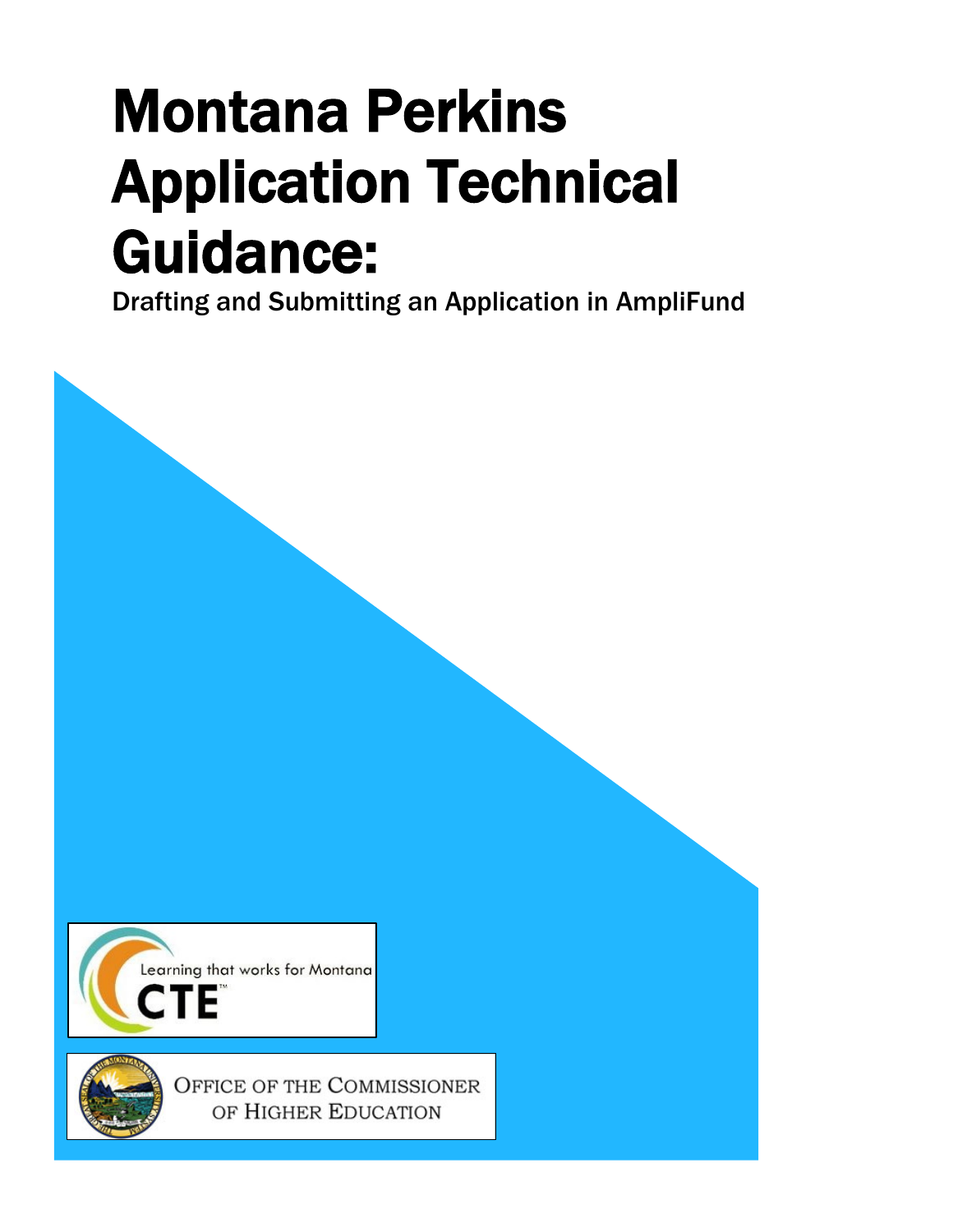# <span id="page-1-0"></span>**Overview**

This document provides instructions and guidance on how to complete and submit your Montana Perkins Local Application in AmpliFund for the 2022-2023 grant year. The guidance includes how to create an AmpliFund account, general navigation instructions, and information specific to Montana that will help you successfully complete your Perkins Local grant application.

For general information on how to navigate and use AmpliFund, please [see the AmpliFund](https://mus.edu/Perkins/documents/resources/AmpliFund%20Applicant%20Portal%20Resources.pdf) Applicant Portal Resources [document with instructional videos](https://mus.edu/Perkins/documents/resources/AmpliFund%20Applicant%20Portal%20Resources.pdf) or [visit AmpliFund's support](https://amplifund.zendesk.com/)  [website](https://amplifund.zendesk.com/) for additional documentation.

For guidance on the laws, regulations, and requirements applicable to Perkins programs, please see the 2022-2023 [Perkins Local Application Guide.](https://mus.edu/Perkins/documents/LocalApps/22-23/Perkins%20Local%20Application%20Guide%202022-2023%20Final.pdf)

# <span id="page-1-1"></span>Contact Information:

Jacque Treaster State of Montana CTE Director [jtreaster@montana.edu](mailto:jtreaster@montana.edu) (406) 449-9135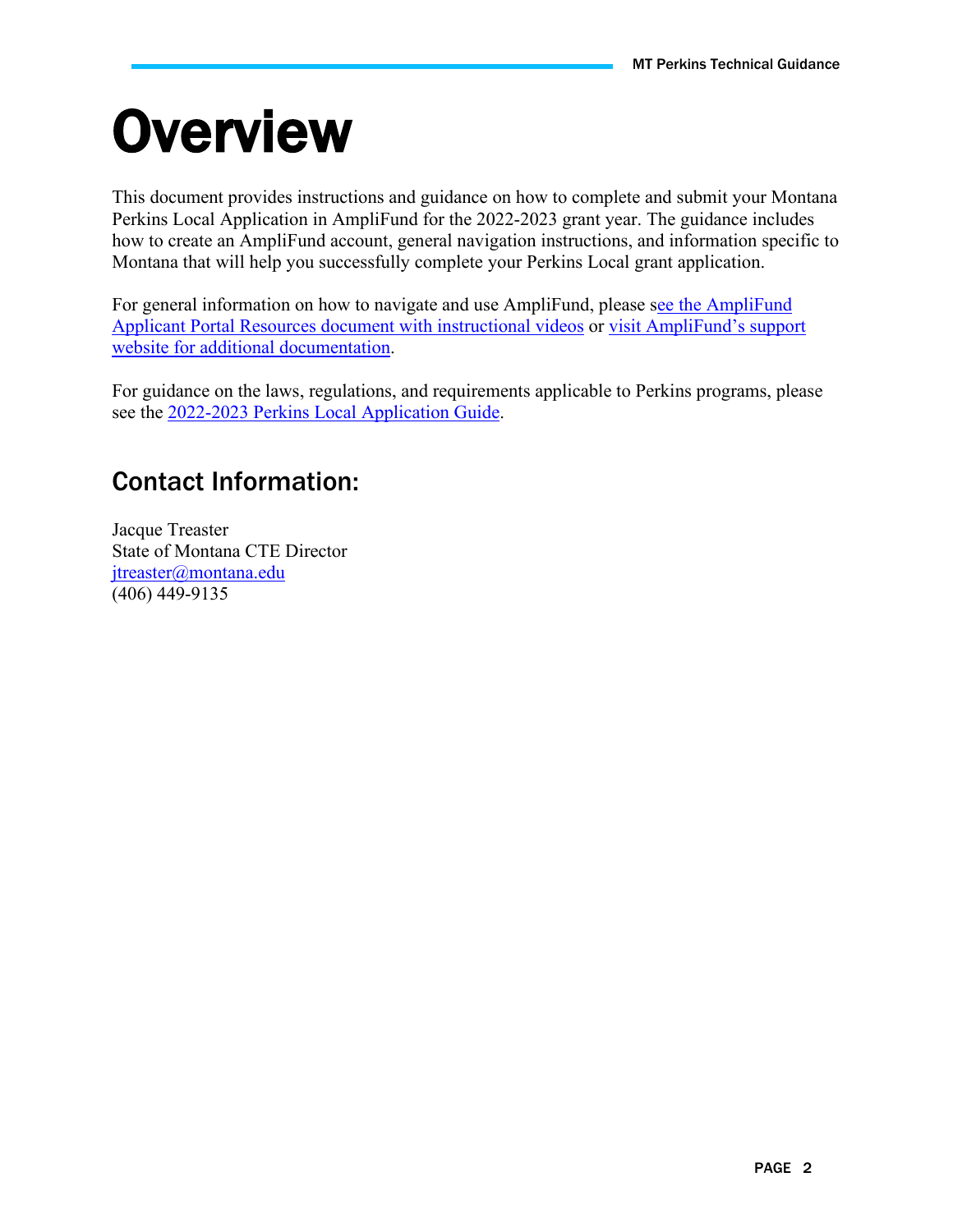# **Table of Contents**

| 1.          |  |
|-------------|--|
| 2.          |  |
| A.          |  |
| <b>B.</b>   |  |
|             |  |
|             |  |
|             |  |
| $C_{\cdot}$ |  |
|             |  |
|             |  |
|             |  |
|             |  |
|             |  |
|             |  |
| D.          |  |
|             |  |
|             |  |
|             |  |
| 3.          |  |
| A.          |  |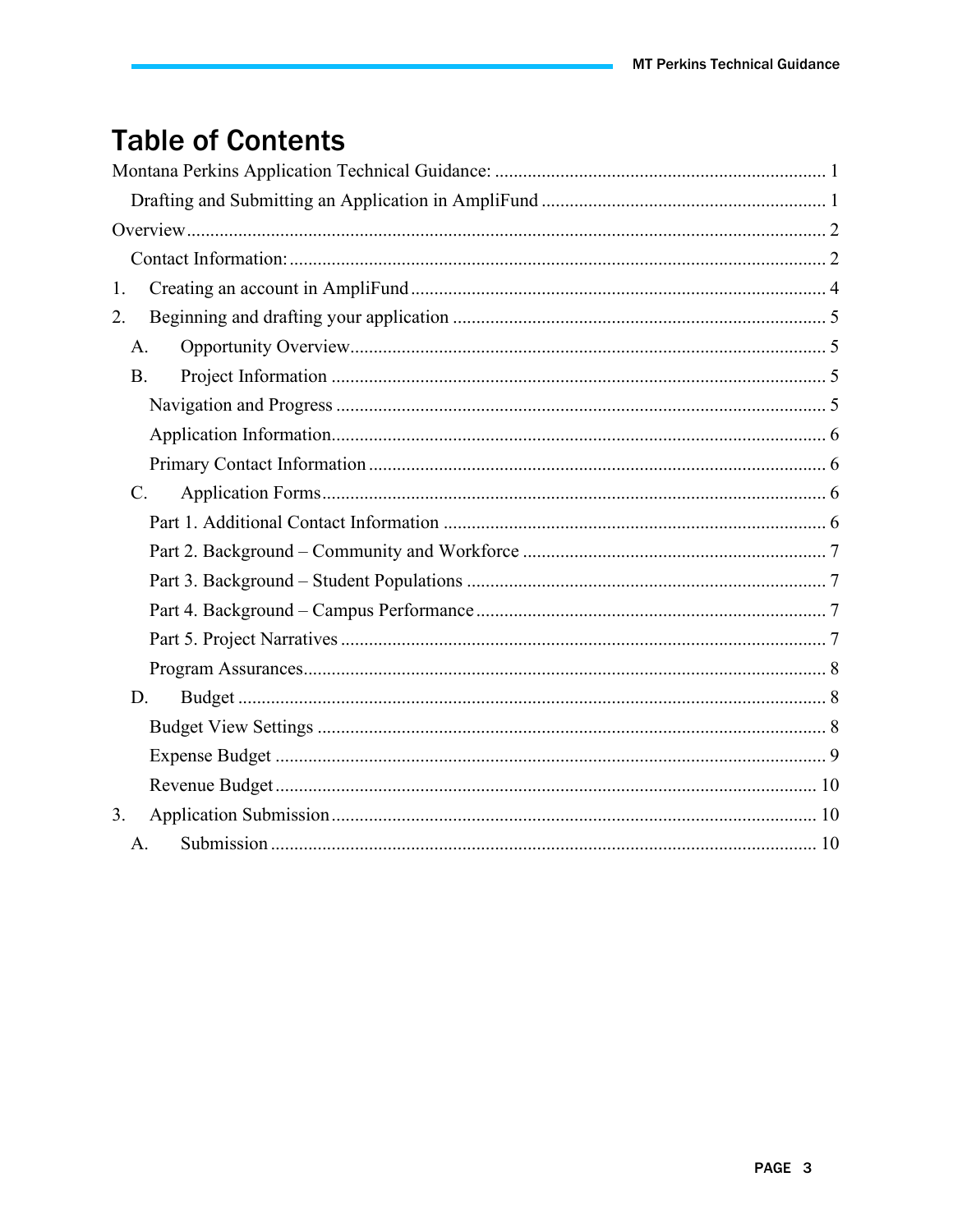# <span id="page-3-0"></span>1. Creating an account in AmpliFund

The first time you enter AmpliFund through the Perkins opportunity link, you'll be required to set-up a user log-in and password. Once registered in AmpliFund, you'll be able to fully access the Perkins application.

**Directions** 

- 1. Click on the Perkins opportunity link provided by OCHE.
- 2. Click on the open opportunity name, either Perkins Local or Perkins Reserve.
- 3. Click **Apply** on the far right.
- 4. Click **Register**. (Once established in AmpliFund, you'll enter by clicking **Login**.)
- 5. On the Create New Account page you will add your **user information** and **contact information** for yourself as the primary applicant and campus coordinator.

**Organization information** should reflect your campus details.

- 6. Click **Register.**
- 7. Click **I Accept** to accept AmpliFund's terms and conditions.

Now you're ready to apply for funding!

#### **TIP: INVITING ADDITIONAL USERS TO AMPLIFUND**

You can grant editing access to additional users from your campus to your application!

- 1. Open the applicant portal
- 2. Click the logo in the top-left corner.
- 3. Click **Users.**
- 4. Click **+ Add User.**
- 5. Add the user's **Email Address.**
- 6. Select their **Role.**
	- a. **Administrator will allow them to create, edit and delete applications.**
	- b. **Editors can only edit existing applications.**
- 7. Provide the new user's **name, mailing address and phone number** in the **Contact Information Section.**
- 8. Click **Invite.**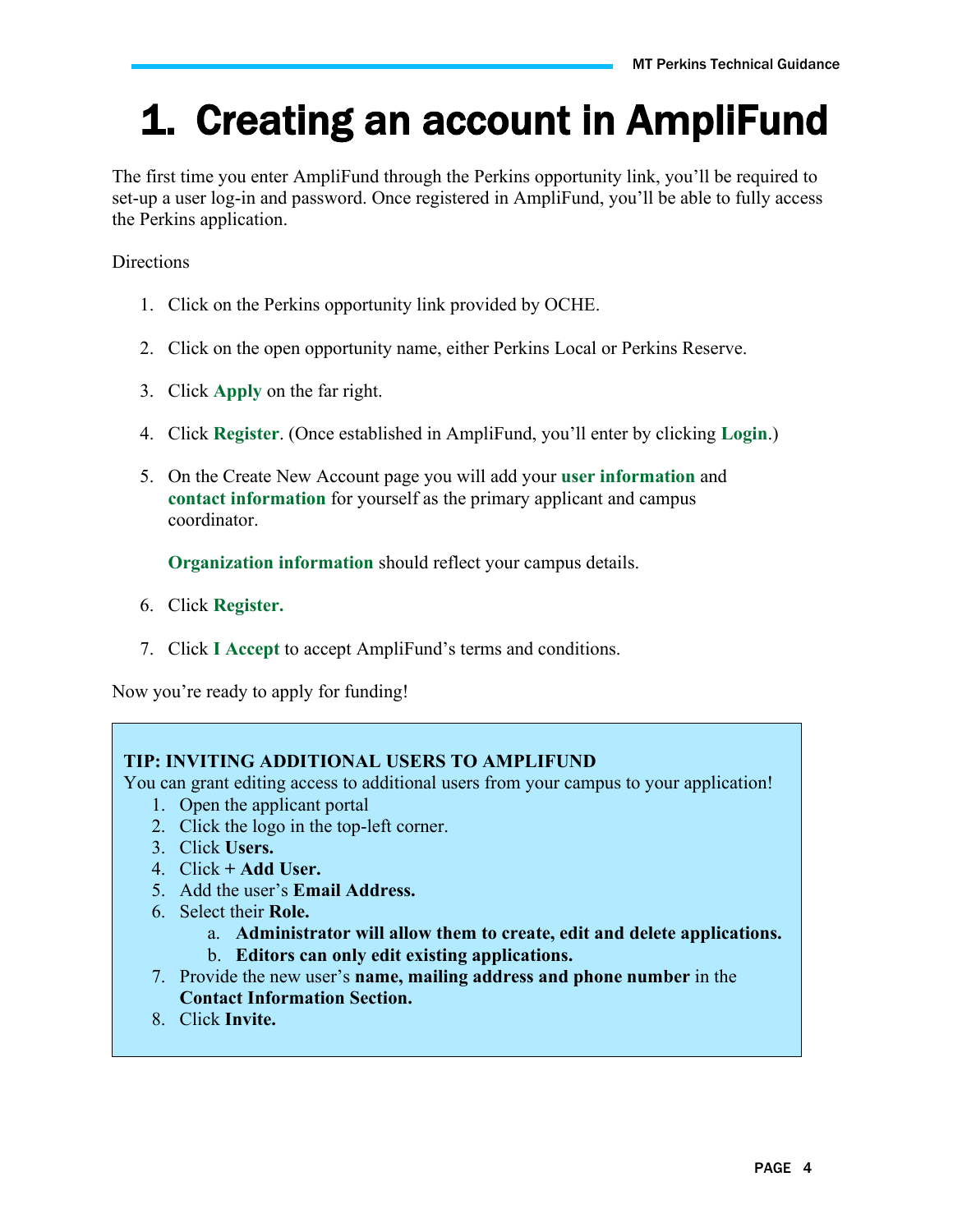# <span id="page-4-0"></span>2. Beginning and drafting your application

# <span id="page-4-1"></span>A.Opportunity Overview

Once in the AmpliFund System, review the Perkins Local **Opportunity Information, Funding Information, Award Information, Submission Information, Question Submission Information, Additional Information, and Award Administration Information.**

Most of the overview information will be familiar to coordinators who have worked on past applications. Important dates and times will be identified under **Award Information** and **Submission Information.**

Please find contact information and the Perkins Local Application Guide under **Question Submission Information.**

Once you're ready to begin the application, **click "Apply"** in the upper right corner.

## <span id="page-4-2"></span>B. Project Information

#### Navigation and Progress

<span id="page-4-3"></span>Across the top you'll find five circles tracking your progress through the application. These circles are navigational buttons, allowing you to move back and forth between sections of the application as well as indicating your progress.



Complete and marked as complete Information has been entered, the form has been saved, but not marked as complete Page not yet visited Page you are currently viewing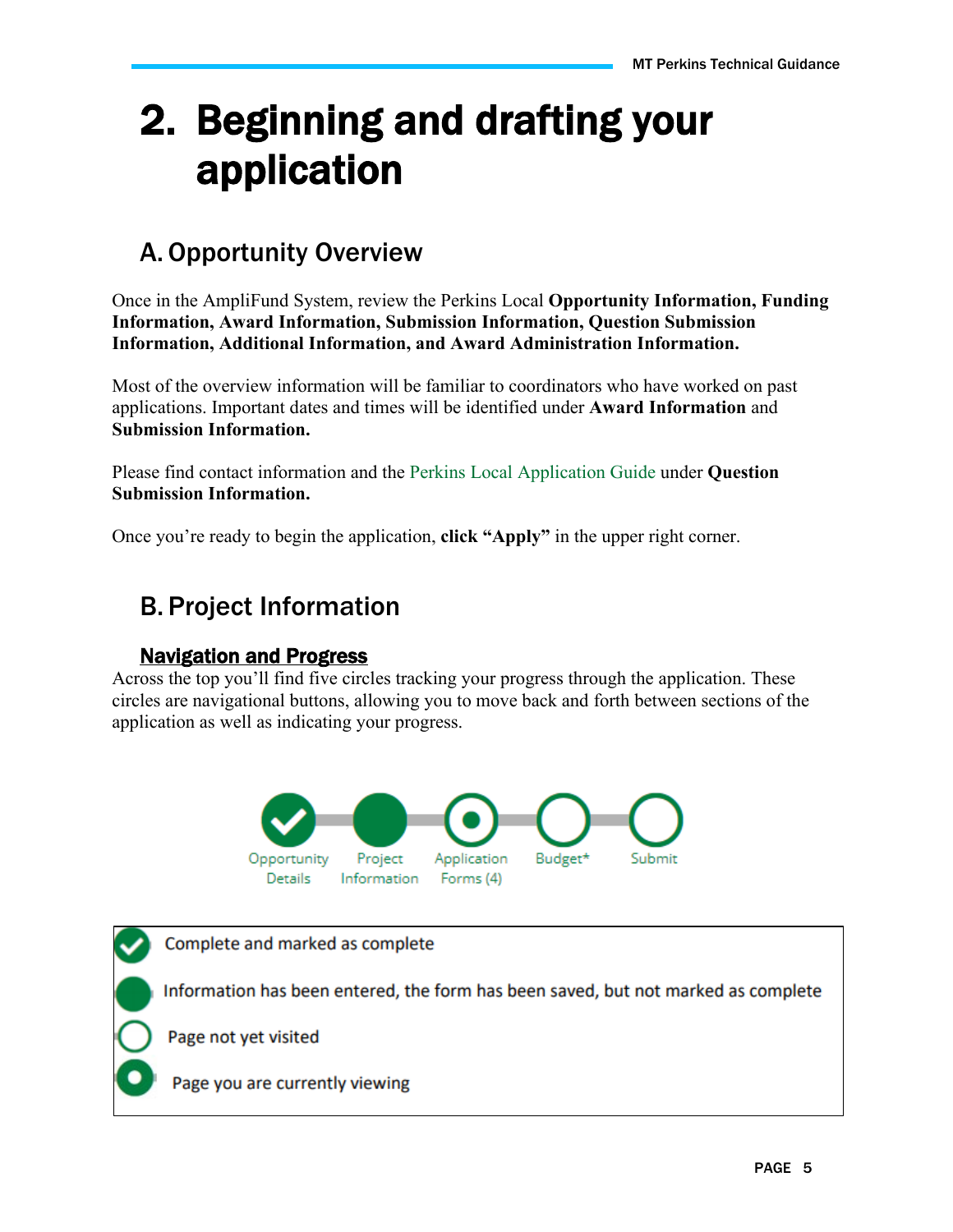In the upper right, you'll find **Help, Download, Save, and Save & Continue.**

**Help** will take you to a PDF link authored by AmpliFund for further technical support.

**Save** will save your current progress. Click save often!

**Save & Continue** will save your progress and advance you to the next section.

At the bottom of each page, you'll find additional **Save** and **Save & Continue** buttons that perform the same functions. You will also find **Mark as Complete**.

**Mark as Complete** will save the page and mark it as complete, which triggers AmpliFund to alert you to any missed "required" fields or other errors on the page. To submit an application, you must click **Mark as Complete** on all pages. **You can still edit a page that has been marked as complete.**

#### <span id="page-5-0"></span>Application Information

- 1. **Application Name –** please use the following format "CampusName Local 22-23".
- 2. **Award Requested –** enter the allocation provided to you by OCHE.
- 3. Leave **Cash Match Contributions** and **In-Kind Match Contributions** at \$0.00.

#### <span id="page-5-1"></span>Primary Contact Information

1. Enter your information as the primary coordinator of the Perkins application.

There will be an opportunity to provide information for additional contacts on campus, including Fiscal Managers and Reserve Coordinators on a following form.

2. Save and Continue

## <span id="page-5-2"></span>C. Application Forms

Application Forms are the Perkins specific fields customized by OCHE. The Application Forms include an Additional Contact Information page, three Background pages, a Project Narratives page, and a Program Assurances page.

#### <span id="page-5-3"></span>**Part 1. Additional Contact Information**

#### 1. **Campus Information**

**Campus Name** – Select your campus from the drop down

#### 2. **Campus Fiscal Manager**

Provide the contact information for the fiscal manager who will be processing Perkins funds disbursement.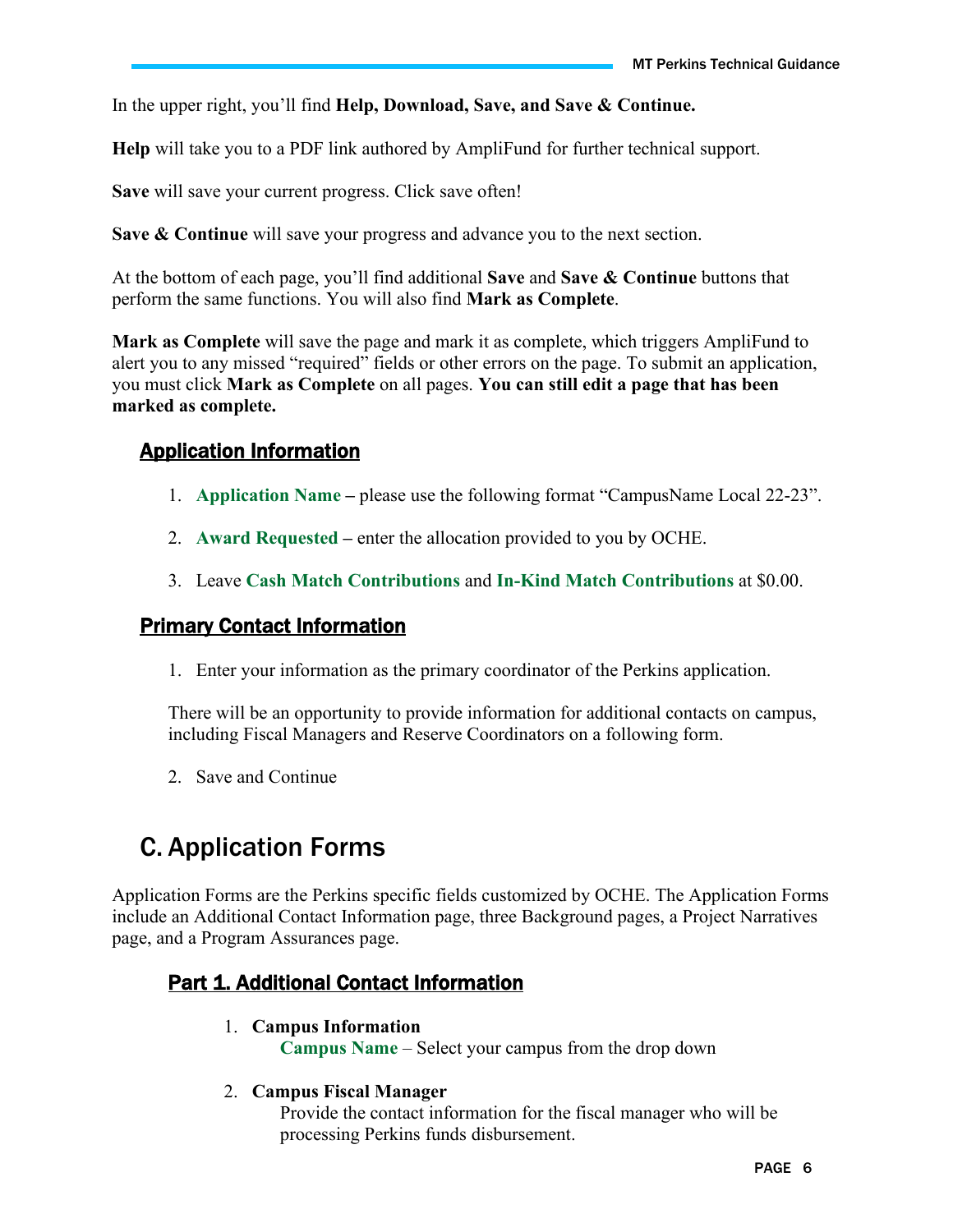#### 3. **Additional Perkins Contacts**

Provide the contact information for other campus member to be included in notifications of important grant details or issues. Often this includes campus presidents, deans, or other staff members who work closely with Perkins funds, local or reserve.

#### <span id="page-6-0"></span>Part 2. Background – Community and Workforce

#### 1. **Comprehensive Local Needs Assessment**

Upload your campus's CLNA using the file upload button.

#### 2. **Background Information**

Answer Background Information questions 1 and 2 using the text boxes provided. Copying and pasting from external documents is OK.

#### 3. **Save and Continue**

#### **TIP: WORKING OUTSIDE OF AMPLIFUND**

For ease of use, you may click **Download** in the upper right to view all the required fields in a PDF outside of AmpliFund's system. You can then draft your responses in whatever platform you prefer before copying and pasting back into AmpliFund.

#### <span id="page-6-1"></span>Part 3. Background – Student Populations

#### 1. **Background Information**

Answer Background Information questions 3, 4, and 5 using the text boxes provided. Copying and pasting from external documents is OK.

2. **Save and Continue**

#### <span id="page-6-2"></span>Part 4. Background – Campus Performance

#### 1. **Background Information**

Answer Background Information questions 6, 7, 8, and 9 using the text boxes provided. Copying and pasting from external documents is OK.

2. **Save and Continue**

#### <span id="page-6-3"></span>**Part 5. Project Narratives**

1. **Project 1**

For your first Project, fill out all fields (**Project Title, Begin Quarter, End Quarter, Project/Program/Purchase Summary, Expected Measurable Outcome(s), CLNA Results Addressed**).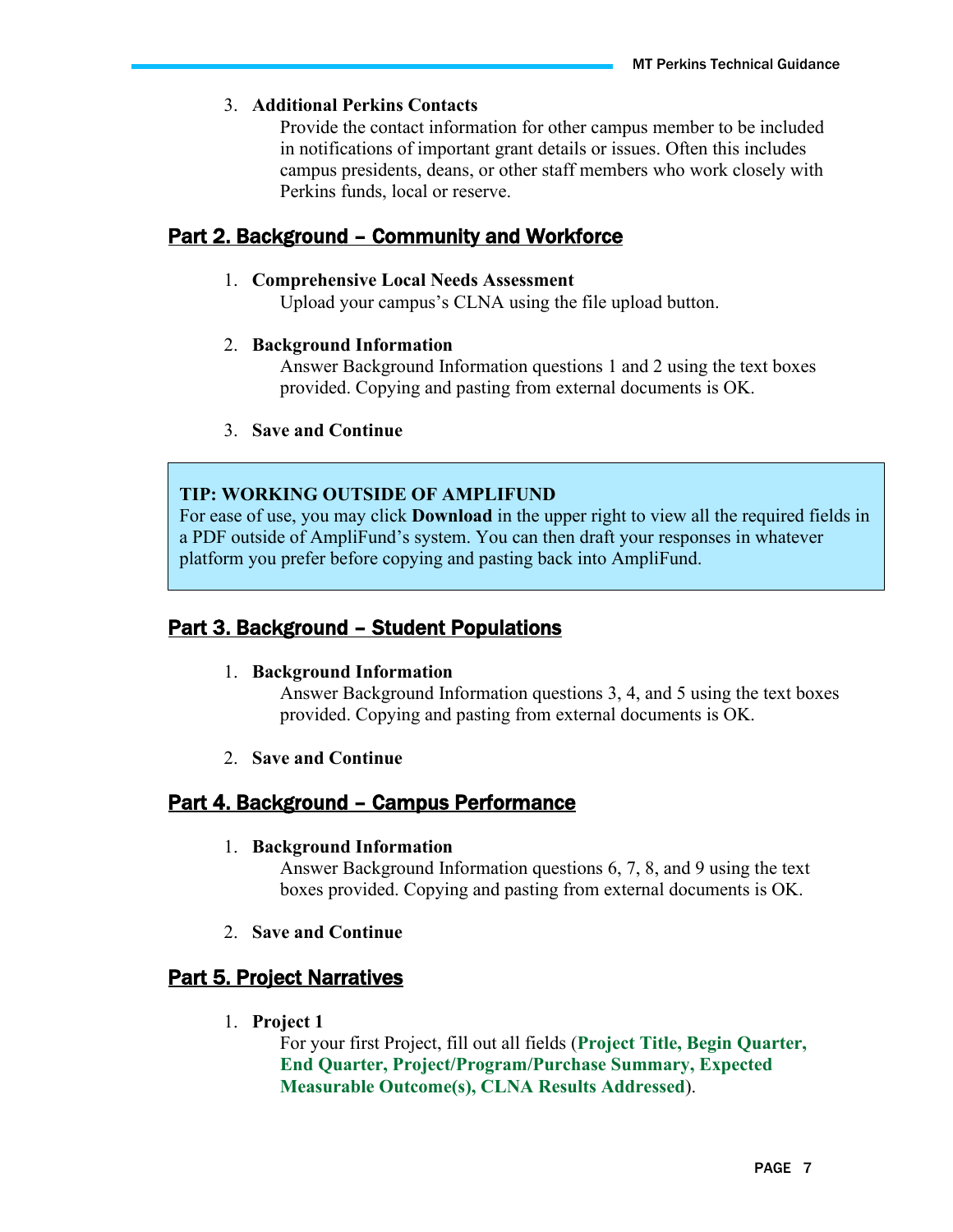#### 2. **Add Projects**

You may submit up to 50 projects. To add another project, choose **Yes** to **Would you like to add another project?**

#### 3. **Additional Projects**

For Project 2 and beyond, complete all fields for the number of projects identified by your campus.

#### 4. **No Additional Projects**

When you are finished with your last project, choose **No** to **Would you like to add another project?**

#### 5. **Save and Continue**

Depending on how many projects you have, you may need to scroll down, past a lot of white space, to the bottom of the screen to find the Save, Mark as Complete, and Save and Continue buttons.

#### <span id="page-7-0"></span>Program Assurances

Before submitting your application, please review the Program Assurance Agreement. You may download a copy of the agreement in this section.

Please upload a signed copy of the Program Assurance Agreement using the **Choose File** button.

Please check the checkbox to acknowledge that you read the Program Assurance Agreement.

### <span id="page-7-2"></span><span id="page-7-1"></span>D.Budget

#### Budget View Settings

In the Budget section of the application, you'll see two Budget View Setting **Options - Line Items** and **Non-Grant Funded**. **Non-Grant Funded** does not apply to Perkins and may be de-selected to simplify the applicant view. De-selecting **Line Items** will also simplify your view of the budget by hiding each budget line item under the numbered budget categories.



#### **Options**

V Line Items □ Non-Grant Funded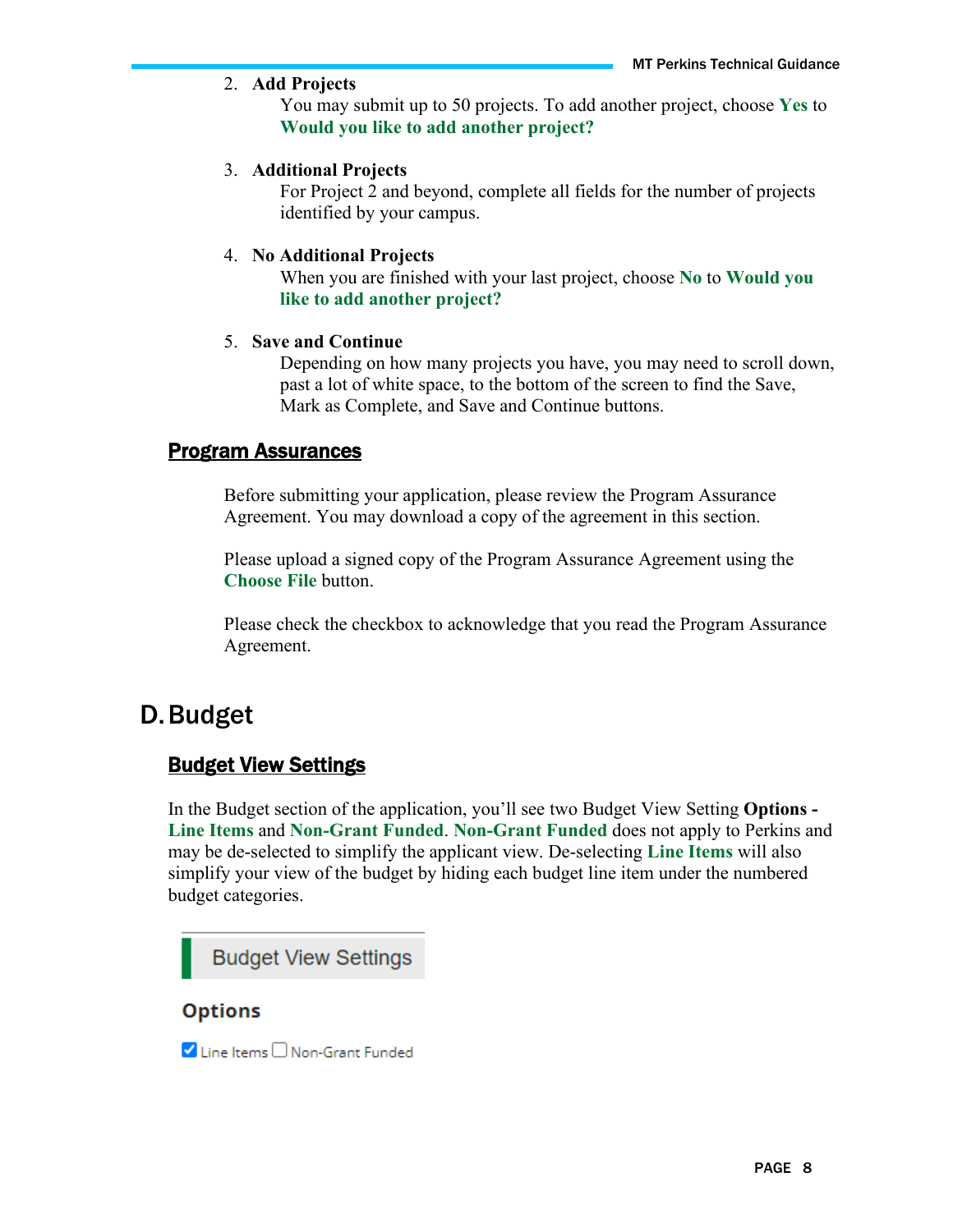#### <span id="page-8-0"></span>Expense Budget

Each Perkins budget category is numbered and is listed with a **+** icon to the left.

Select the **+** to add a line item to a budget category. The **New Line Item** window should open on your screen showing **Budget Item Information.**

#### **Budget Item Information**

- **Category:** This should auto-populate based on the category line selected. You may change the category if you mistakenly chose the incorrect category.
- **Item Type:** Choose Personnel if the **Category** is **Salaries, Hourly Wages,** or **Employer Paid Benefits**. For all other categories choose **Non-Personnel**.
- **Name:** Please enter *Project # descriptive name*. (For example, Project 5 Welding Instructor salary, or Project 2 - Nursing lab equipment.)
- **Direct Cost:** Enter the budget cost for the line item.
- **Narrative:** Follow directions for the budget narrative listed under **Category** to provide any additional context needed to approve the line item.
- **Create**: Click the **Create** button save your line item. Choose **Cancel** to close without saving.

You may enter as many line items as you need. Select the **+** to add additional line items to a budget category.

#### **Editing/Deleting Line Items**

- After adding a line item, use the Pencil Icon to edit it.
- After adding a line item, use the Trash Can Icon to delete it.

| $+$ 07 - Minor Equipment     | \$35,000,00 | \$0.00 \$35,000,00 |
|------------------------------|-------------|--------------------|
| Project 2: Welding Equipment | \$35,000,00 | \$0.00 \$35,000,00 |

#### **TIP: EXPORTING YOUR BUDGET**

When you are done with your budget or if you want to look at your budget in another format, choose the **Download** button to download a copy of your application, including the Budget in Excel format.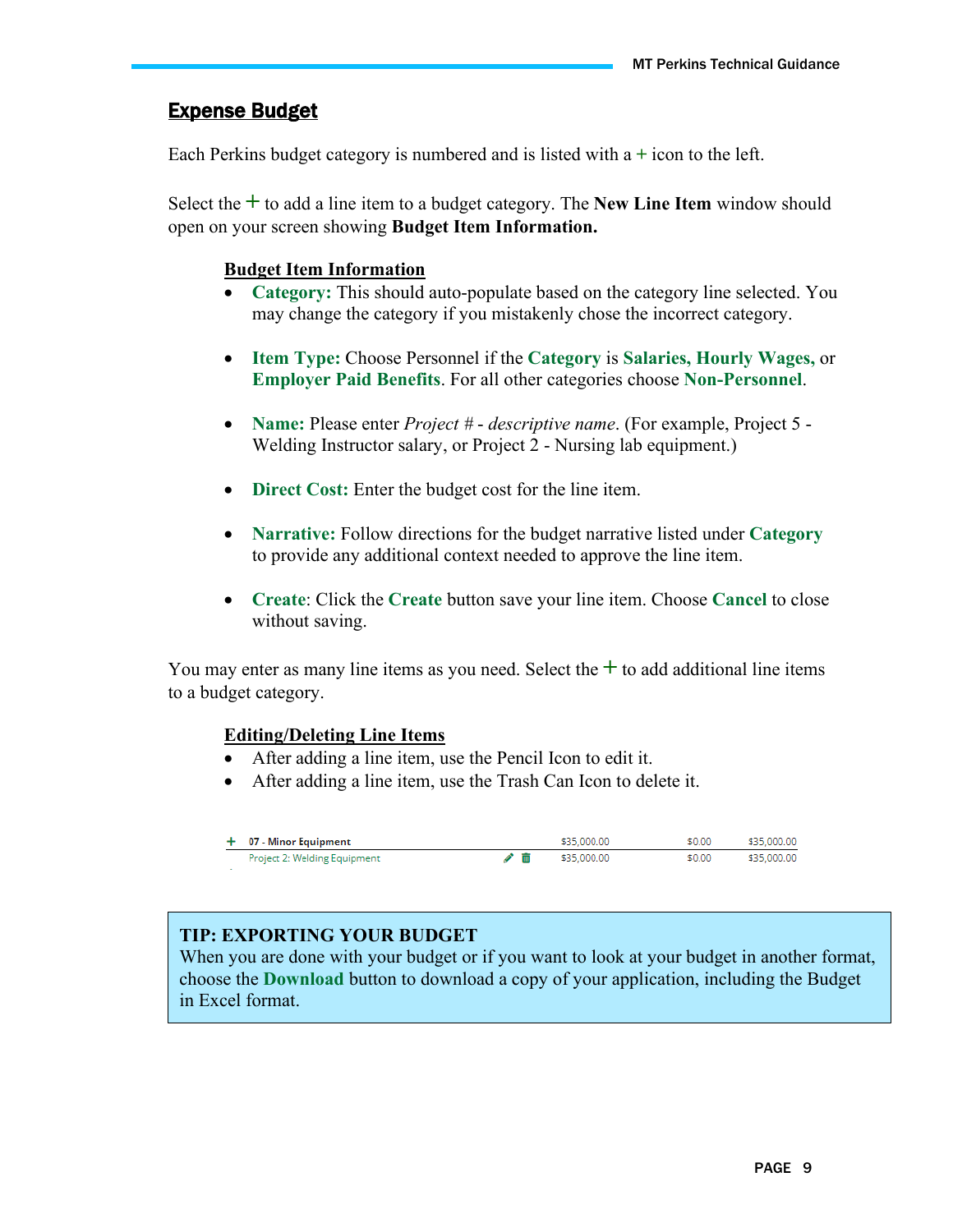#### <span id="page-9-0"></span>Revenue Budget

In the Revenue Budget section, you'll see two smaller sections: **Grant Funding** and **Non-Grant Funding**. **Non-Grant Funding** does not apply to Perkins, so you can ignore that section. The **Grant Funding** section shows the **Award Requested** amount you entered on the **Project Information** page at the beginning of the application.

|                                              | <b>Total Overall Budget Cost</b>                                                          |            |
|----------------------------------------------|-------------------------------------------------------------------------------------------|------------|
|                                              |                                                                                           | \$5,000.00 |
|                                              | The grant funded total cannot exceed the award requested on the Project Information page. |            |
| The Total Overall Budget Cost must be \$0.00 |                                                                                           |            |

#### **TIP: TOTAL OVERALL BUDGET COST**

Your **Total Overall Budget Cost** must be \$0.00. This means that you must account for all the dollars in the award allocated/requested in order to submit your complete application. **In other words, the Total Expense Budget Cost must match the Award Requested.** As you enter line items into your budget, the **Total Overall Budget Cost** will automatically update. The **Mark as Complete** button will remain grayed-out until the **Total Overall Budget Cost**  is \$0.00. You can still **Save & Continue** if you are under- or over-budget.

When you are finished with your budget and line items, remember to **Save & Continue**.

# <span id="page-9-1"></span>3. Application Submission

## <span id="page-9-2"></span>A. Submission

Ready to submit your application? The first step is to make sure you clicked Mark as Complete on each section.

On the Submit screen, an application that is not ready to be submitted will have red text telling you that you have pages that are not complete or do not have all of the required information entered. The **Submit** button will be grayed out.

When the application is fully complete, please select the "Submit" button. This will submit your final application to the funder. You have forms containing required fields which have not been completed!